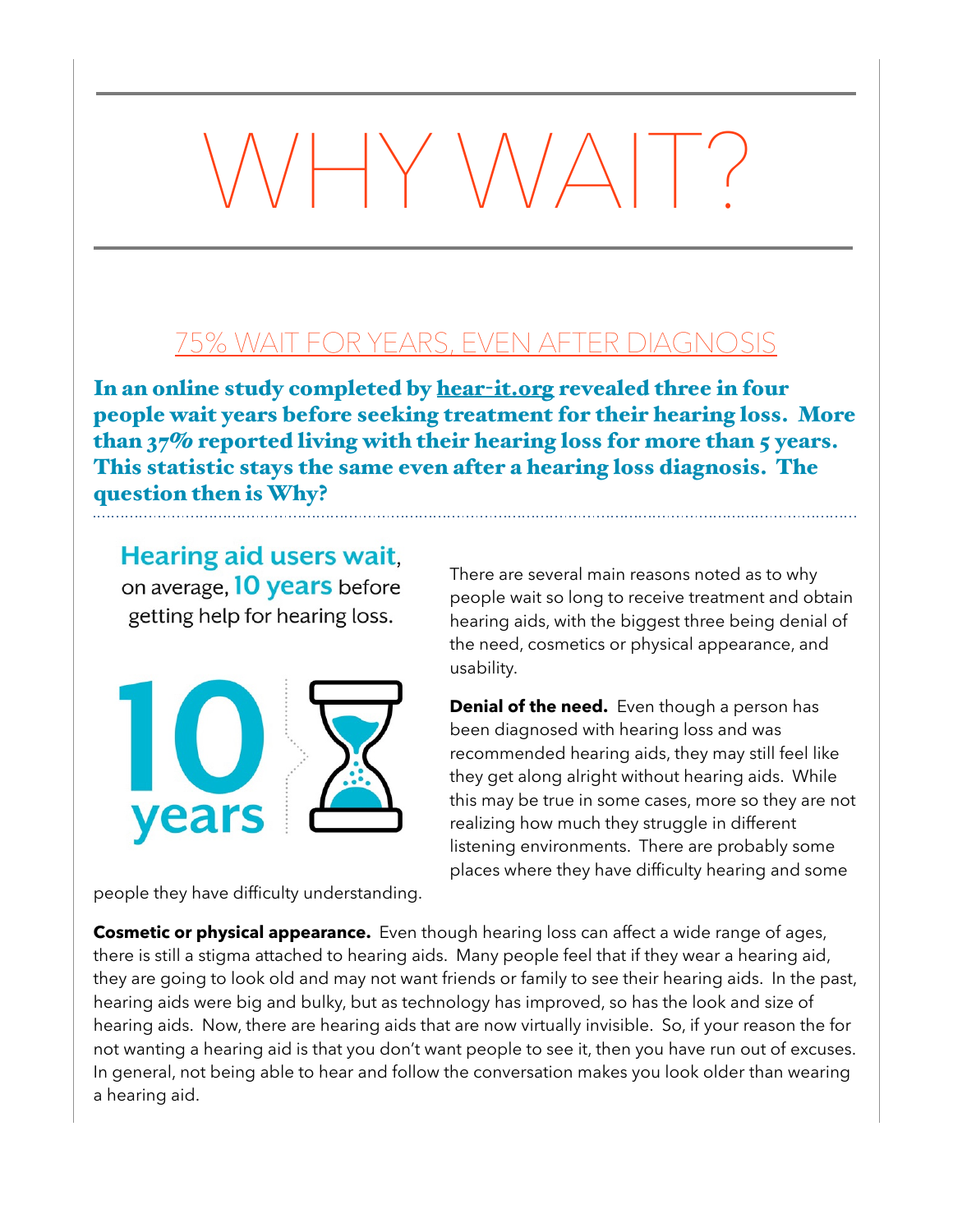**Usability.** Some people may feel that wearing a hearing aid is too much hassle and too difficult. You do have to remember to put them in, change the battery when needed, and clean them daily. Some hearing aids also allow for control of volume and different programs, however, digital hearing aids will make the necessary changes automatically and seamlessly. Your Audiologist will discuss and show you how to manage your hearing aids and how to clean them. If you prefer to have more control with your aids, they will also guide you and practice how to make the changes yourself, without confusion or stress.

There are many reasons why you shouldn't wait to wear hearing aids once a hearing loss has been identified, including decreased quality of life, relationship strain, and decreased socialization.

**Quality of life can be diminished.** Several studies have shown that those with untreated hearing loss are more likely to experience social isolation, depression, anxiety, and lack of confidence.

**Relationship strain.** Communication is crucial in any relationship, whether it is your significant other, friends, or family members. When there is a consistent breakdown in communication between you and your loved ones, the relationship can start to suffer.

**Decreased socialization.** When hearing and understanding is difficult, you are more likely to avoid certain situations which require more effort to hear. This can result in reduced social activities such as volunteering, religious events, or group outings and dinners.

Don't wait too long before getting your hearing tested and, if needed, getting fit with hearing aids, as sooner rather than later, is a very smart move. Just like our joints and muscles, the use-it or loseit principle applies to our hearing. Understanding hearing loss and treatment options, such as hearing aids, can assure you don't lose more hearing before it is too late. In a recent study, some surprising results came to light, as seen below.

 • 23% of individuals said their hearing loss is affecting their success in the workplace, while 25% said hearing loss is affecting their earning potential.

 • 40% of the individuals who reported having a hearing loss said that their loss has affected their home life, including watching TV with others and social gatherings.

• 57% said they often have difficulty hearing on a cell phone.

Despite the work and lifestyle limitations, the study found that most people impacted by hearing loss are not seeking treatment. Only 42% of those who reportedly have a severe hearing loss wear hearing aids. Hearing loss is easily treatable, but many are resistant. Don't let denial, cosmetics, or fear over using technology prevent you from hearing and communicating at your absolute best and improving your listening life!